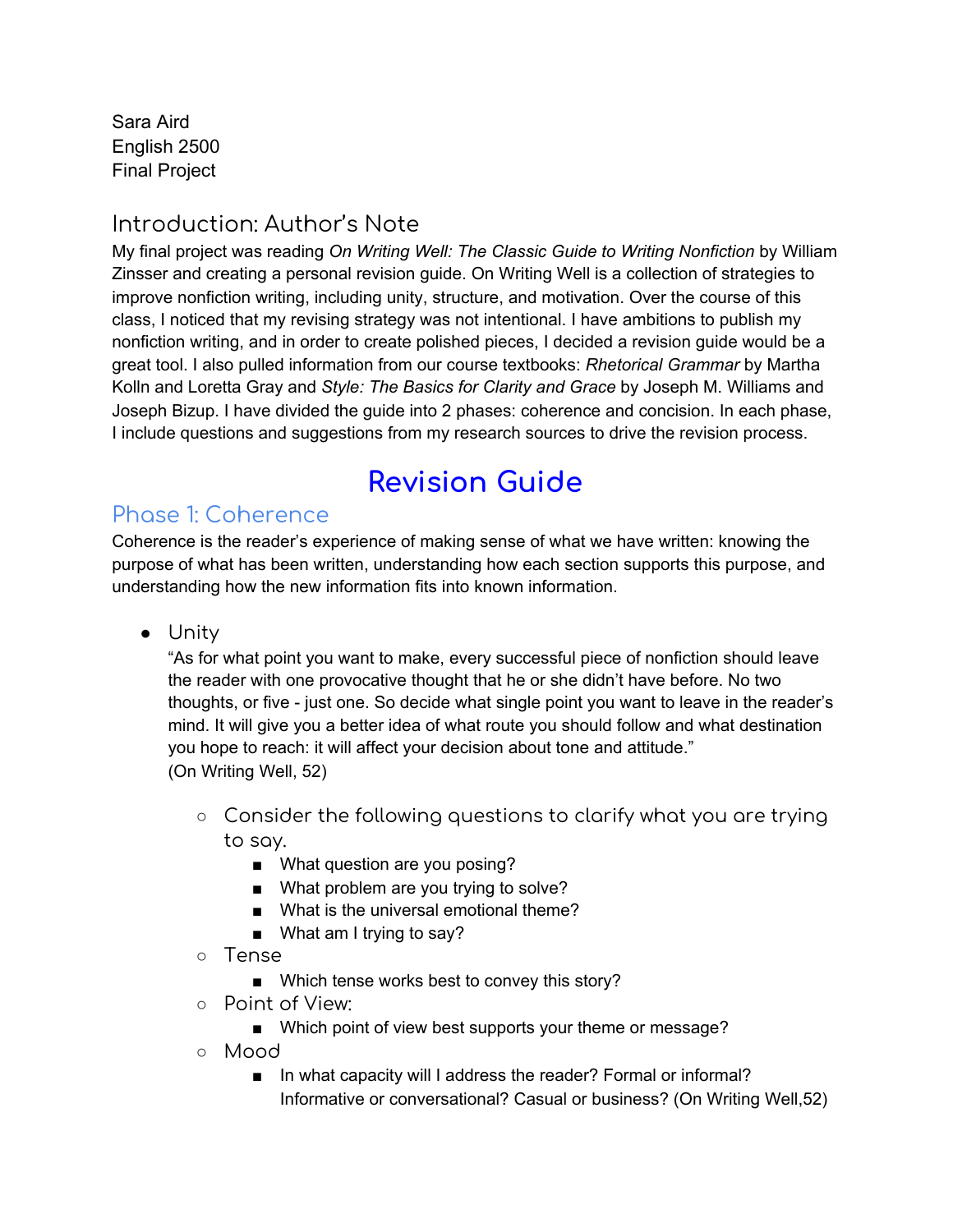● Motivation:

What keeps the reader moving forward? Motivation is how you keep the reader interested in your content. Readers are often motivated to read writing that feels applicable to their lives and experiences. When writing, consider who will see themselves in your writing?

- Opening paragraph
	- State the problem or question as early as you can.
	- Does your opening paragraph catch the reader's attention?
	- After reading through your writing, where does the story truly begin?
- $\circ$  Paragraph to Paragraph Think subthemes and how they are related.
	- How is each paragraph or section relevant to the point?
	- Circle the key subthemes and other words related to purpose. Do these subthemes support the purpose?
	- "Take special care with the last sentence of each paragraph it's the crucial springboard to the next paragraph." (On Writing Well, 55)
- Closing paragraph
	- Summarize the theme by connecting the dots of the sub-themes without repeating yourself.
	- The last sentence of your piece is very important.
	- Avoid "cranking" continuing on when it isn't necessary. Repeating yourself. Watch out for phrases like:
		- "In summary,..."
		- "What insights can we glean…"
	- "For the nonfiction writer, the simplest way of putting this into a rule is: when you're ready to stop, stop. If you have presented all the facts and made the point you want to make, look for the nearest exit." (On Writing Well, 64)
- Sentence Cohesion

Sentence Cohesion is how sentences tie together. We often accomplish a sense of cohesion between sentences by preceding known information first followed by new information. Each sentence should be a springboard for the next one.

- Known-Not Known Information Contract
	- Highlight where readers encounter new information.
	- Where is new information found within your sentences?
- Main Characters (Subjects) + Action Verbs
	- Underline the first 7-8 words in a sentence. (Style, 40)
		- Do you find the subject and verb in these first 7-8 words?
- Repetition
	- Repeating words for theme emphasis
	- Parallelism
		- Example: Today, my goals are *rest, relaxation, and recharging.* Tomorrow, my goals will be *energy, exertion, and exercise*.
		- Parallelism in structure and word choice.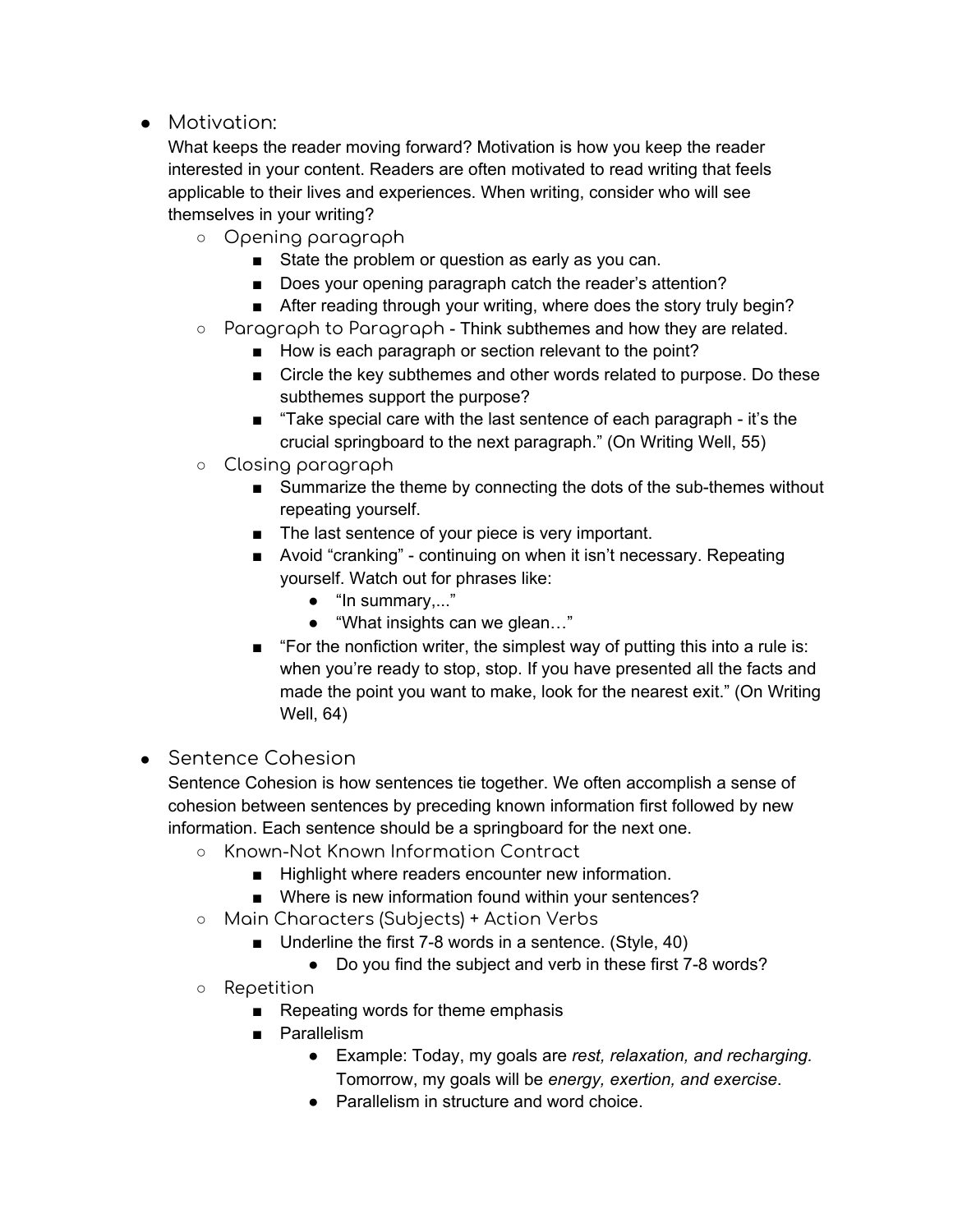## Phase 2: Concision

Concision refers to clear and accessible writing. It is often the result of precise rewriting. "But the secret of good writing is to strip every sentence to its cleanest components. Every word that serves no function, every long word that could be a short word, every adverb that carries the same meaning that's already in the verb, every passive construction that leaves the reader unsure of who is doing what - these are the thousand and one adulterants that weaken the strength of a sentence." (On Writing Well, 8)

• Simplicity

Simplicity is about accessibility. Do you write in a way that is accessible for your audience? How we write: word choice, sentence length, tone, is strongest when we are clear and concise.

- Questions to consider:
	- What am I trying to say? Have I said it? Is it clear to someone encountering the subject for the first time? (On Writing Well, 9)
- $\circ$  Clear thinking = Clear writing
	- Strip every sentence to its cleanest components.
- Clutter

The best writing is rewriting. Often what you put on the page can be refined. Cut where you can.

- Is every sentence doing useful work?
	- Consider adverbs that say the same thing as the verb.
		- Smiling happily
	- Consider adjectives that state known facts.
		- Tall skyscraper
	- Consider sentences that repeat the previous sentences.
- Six Principles of Concision (Style, 83)
	- Delete words that mean little or nothing.
	- Delete words that repeat the meaning of other words.
	- Delete words implied by other words.
	- Replace a phrase with a word.
	- Change negatives to affirmatives.
	- Delete useless adjectives and adverbs.
- Hedging
	- Avoid words like "maybe", "perhaps", "sometimes", unless you want to speak to the nuance of the subject.
	- Hedging can sound less confident which can cause your reader to question your opinion or expertise. However, if you want to convey that you don't know or are unsure, hedging could work.